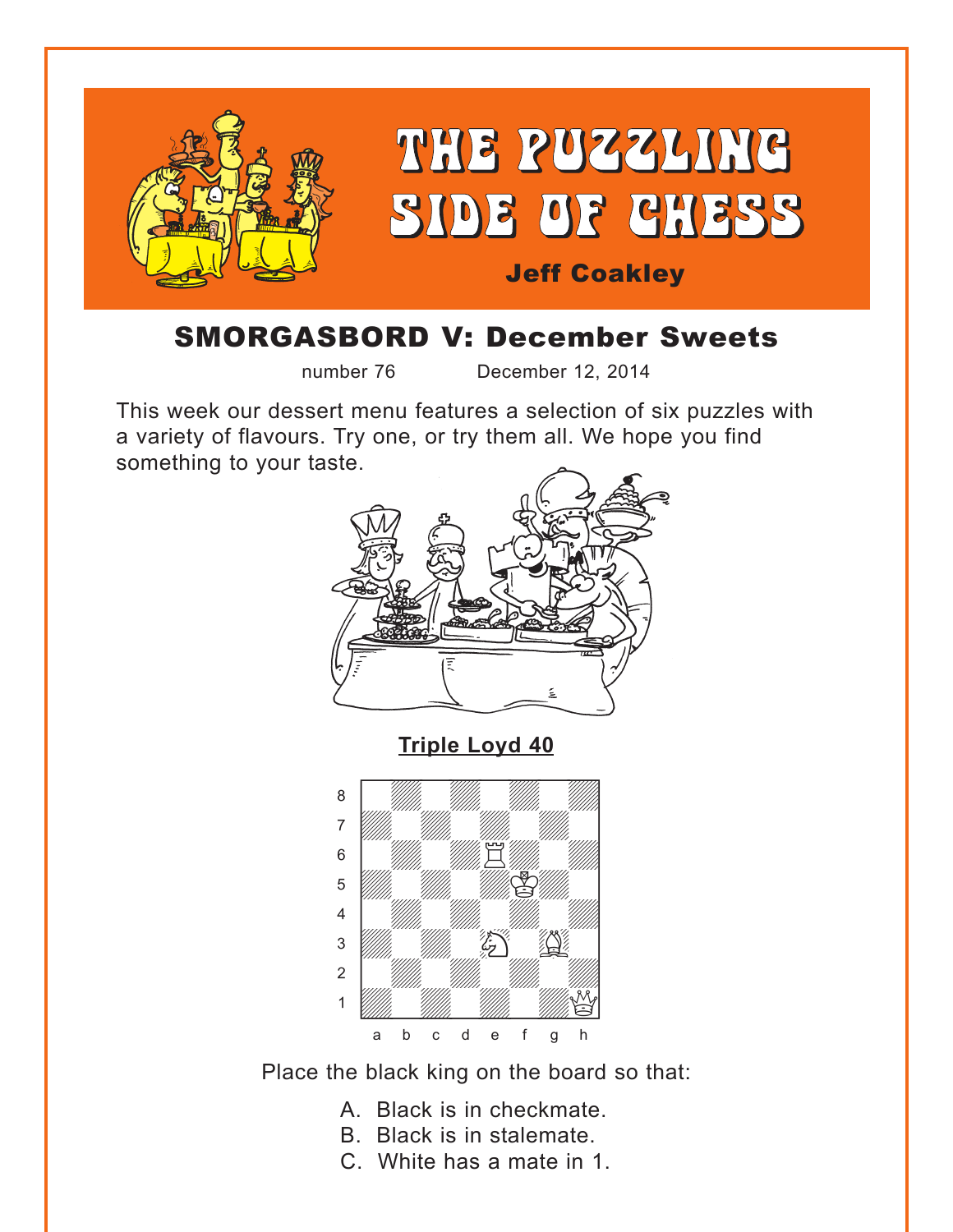<span id="page-1-0"></span>The types of problems presented in this column have appeared before on *The Puzzling Side of Chess*. If you are unfamiliar with them, examples with more detailed explanations are available in the archives.

The holiday season means lots of travelling from point A to point B. And sometimes a late trip home. Take care. Take a cab.



### **[Passing Bishops 02](#page-4-0)**





Get from A to B in 15 moves. (eight white, seven black)

The two sides alternate moves in the usual way. Position B should be reached after White's eighth turn.

The next problem, a miniature helpmate by Italian FM Andrea Malfagia, is from the *2014 Chess Cafe Puzzlers Cup*. (See column 75.) It didn't win a prize, but it was my personal favourite.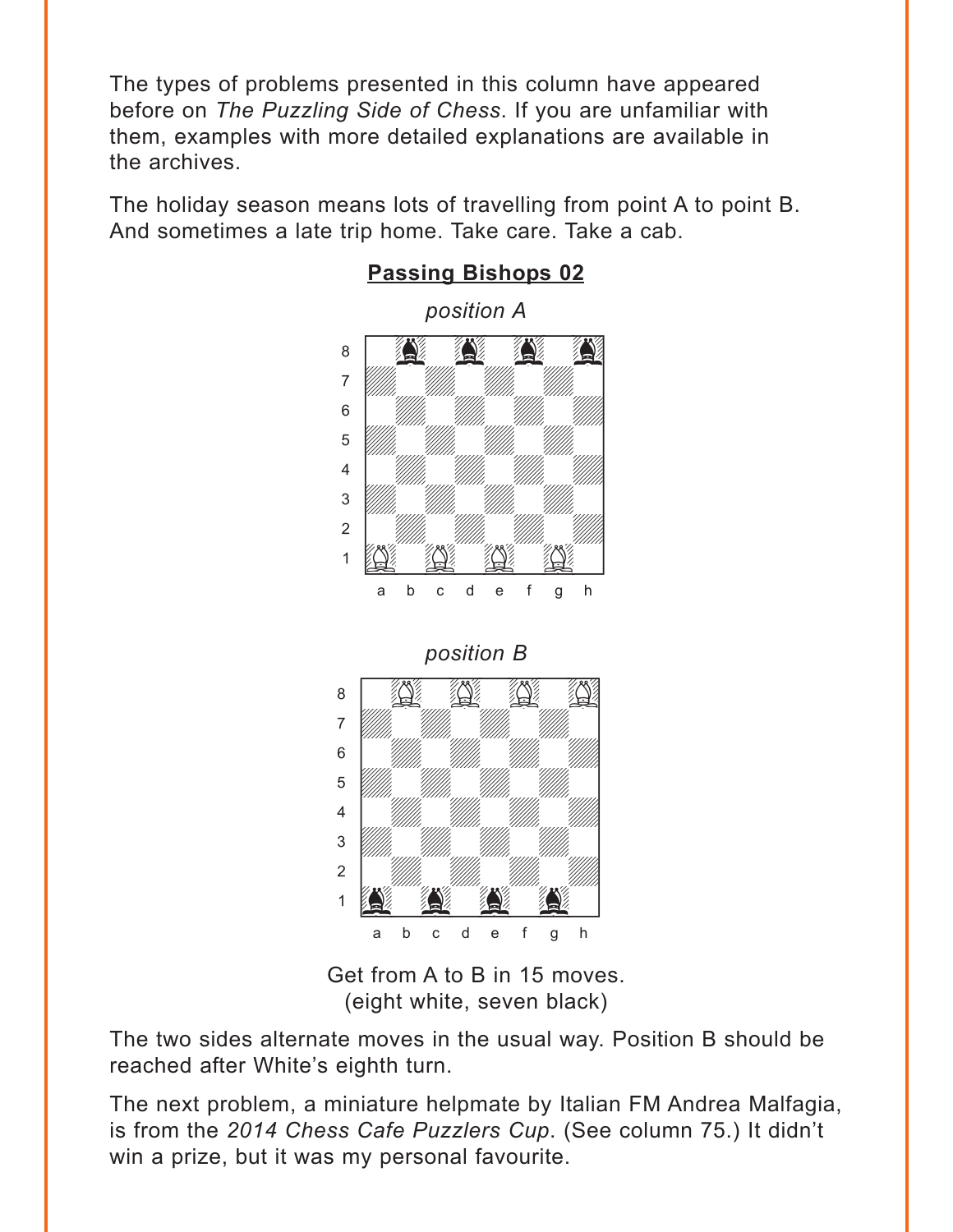## <span id="page-2-0"></span> $\frac{1 \times p \cdot m \times v \cdot m}{\sqrt{2}}$  $\begin{picture}(40,40) \put(0,0){\line(1,0){10}} \put(15,0){\line(1,0){10}} \put(15,0){\line(1,0){10}} \put(15,0){\line(1,0){10}} \put(15,0){\line(1,0){10}} \put(15,0){\line(1,0){10}} \put(15,0){\line(1,0){10}} \put(15,0){\line(1,0){10}} \put(15,0){\line(1,0){10}} \put(15,0){\line(1,0){10}} \put(15,0){\line(1,0){10}} \put(15,0){\line(1$ <sup>7</sup> William St  $\begin{bmatrix} 6 & 1 \end{bmatrix}$  with  $\begin{bmatrix} 1 & 1 \end{bmatrix}$  with  $\begin{bmatrix} 1 & 1 \end{bmatrix}$  $\frac{1}{\sqrt{2}}$ ÝwdPdw)wd] 3 William William William Company and the Company of the Company of the Company of the Company of the Company of The Company of the Company of the Company of the Company of the Company of the Company of the Company of the 2 | *William William William William 1* Údwdwdwdw] a b c d e f g h

Helpmate in 2

Black moves first and helps White checkmate the black king on White's second move.



*"Hey, doc, will I be able to play next game?"*

**[Synthetic Game 09](#page-5-0)**



Compose a game that ends with the move 5...exd1=N#.

Getting knighted with mate. What more could a pawn wish for?

## **[Helpmate 12](#page-5-0)**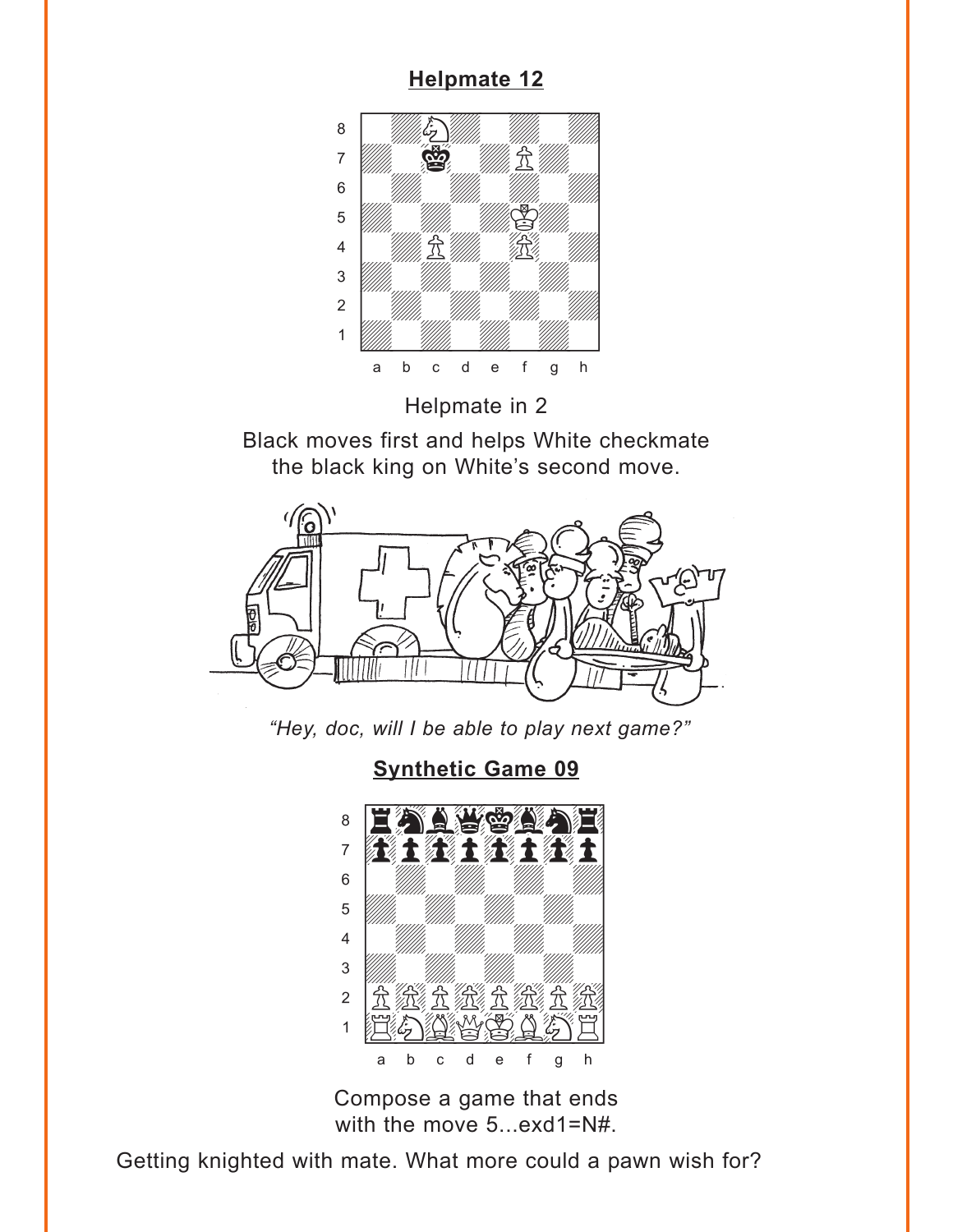<span id="page-3-0"></span>

**[Chess Maze 11](#page-6-0)** 

Pawn Maze

Which kind of promoted piece gets through the maze fastest? Rook, bishop, or knight?

*Only the white pawn moves. When it reaches the last rank, it may become a rook, bishop, or knight. But not a queen. After the promotion, only the promoted piece moves. Find the shortest path to capture the black king, without taking any pieces or moving to a square attacked by a black piece. It is possible to go through the maze with a rook, bishop, or knight. Figure out which piece has the shortest path, and which the longest.* 

This puzzle is a *Toronto style* chess maze. Captures are not allowed. For more details, see column 69.

Let's get "serious" now.



**[Multi-wham 18](#page-7-0)**

Series-mate in 35 White plays thirty-five moves in a row to mate Black.

*Only the last move may give check. Captures are allowed. White may not place their own king in check. Black does not get a turn.*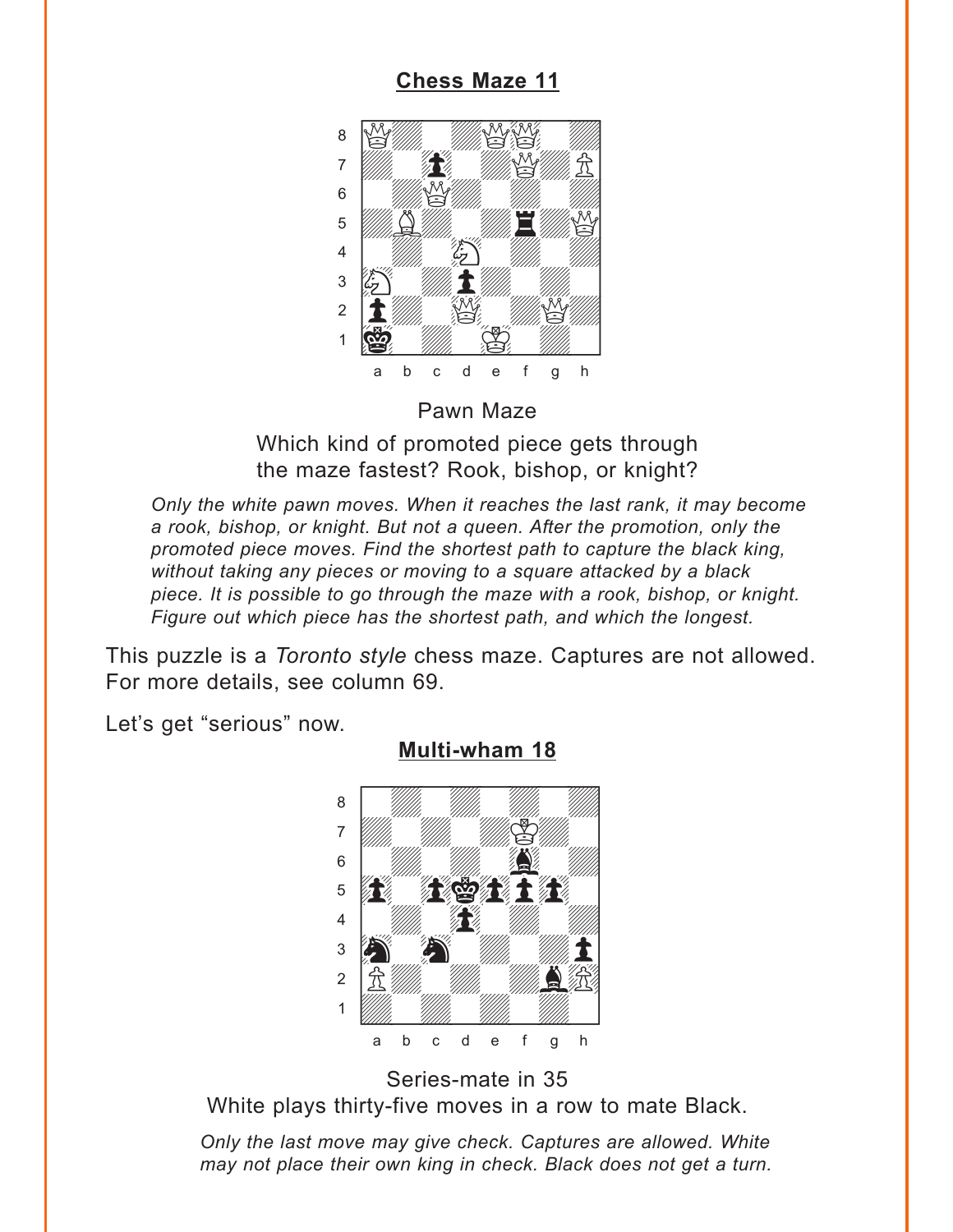# <span id="page-4-0"></span>**SOLUTIONS**

Except *helpmate 12* and *synthetic 9*, all problems are by J. Coakley. Numbers 2 and 5 are from *Winning Chess Puzzles For Kids Volume 2* (2010). The others are *ChessCafe.com* originals (2014).

*PDF Hyperlinks*. You can advance to the solution of any puzzle by clicking on the underlined title above the diagram. To return to the puzzle, click on the title above the solution diagram.



### **[Triple Loyd 40](#page-0-0)**

1.Be5 Ba7 2.Bb8 Ba1 3.Bd4 Bh6 4.Bh8 Bg1 5.Ba3 Bc1 6.Bf8 Bh4 7.Ba5 Be1 8.Bd8

There are many solutions. The bishops on the long diagonal are the only complication. For *Passing Bishops 01*, see column 73.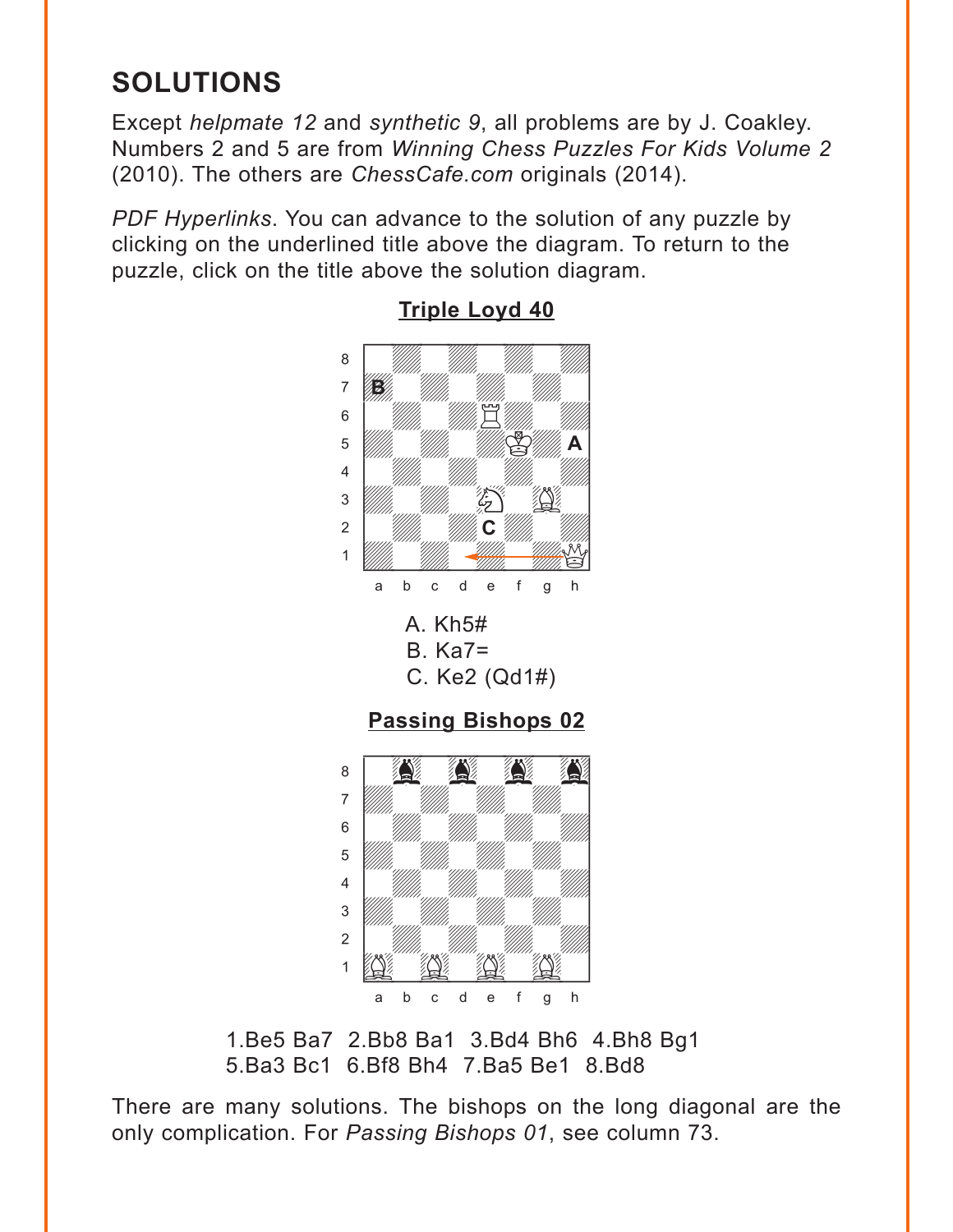<span id="page-5-0"></span>

In helpmate notation, the black moves are listed first.

| <b>Black</b> | White     |
|--------------|-----------|
| 1. Kd7       | Kg6       |
| 2. Ke6       | $f8 = N#$ |

A pure mate by underpromotion.

For more information on helpmates, see column 48.

### **[Synthetic Game 09](#page-2-0)**

Charles D. Locock 1912



1.d3 e5 2.Kd2 e4 3.Kc3 exd3 4.b3 dxe2 5.Kb2 exd1=N#

Excelsior glory.

The final position of the solution is unique, but there are seven different move orders. White can play 1.d4, 1.d3, or 1.b3. Black can capture by ...e5xd4 or ...e4xd3.

More information on synthetic games can be found in column 14.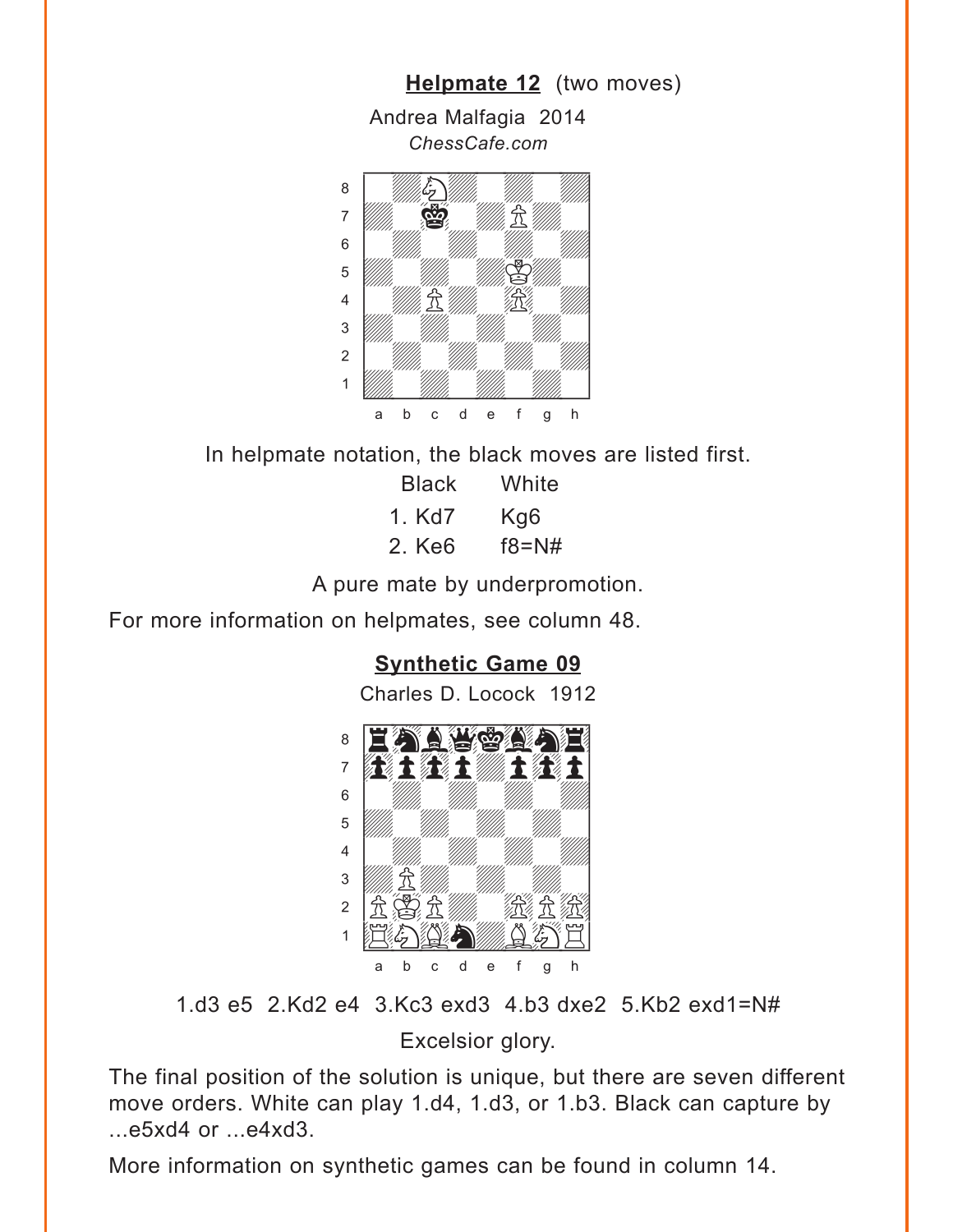<span id="page-6-0"></span>**[Chess Maze 11](#page-3-0)**



Pawn Maze

- The knight is the fastest. Eleven moves. h7-h8=N-g6-e7-g8-h6-g4-e3-c4-a5-b3xa1 あ
- The rook is slowest. Thirteen moves. h7-h8=R-h6-e6-e7-d7-d8-b8-b7-a7-a4-c4-c1xa1 **買**
- The bishop is in between. Twelve moves. h7-h8=B-g7-h6-e3-g1-h2-g3-h4-e7-b4-c3xa1  $\Delta$

Promoting to a ninth queen would be a "maze in 5". For example, h7-h8=Q-e5-c5-c1xa1 or h7-h8=Q-g8-g4-d1xa1.

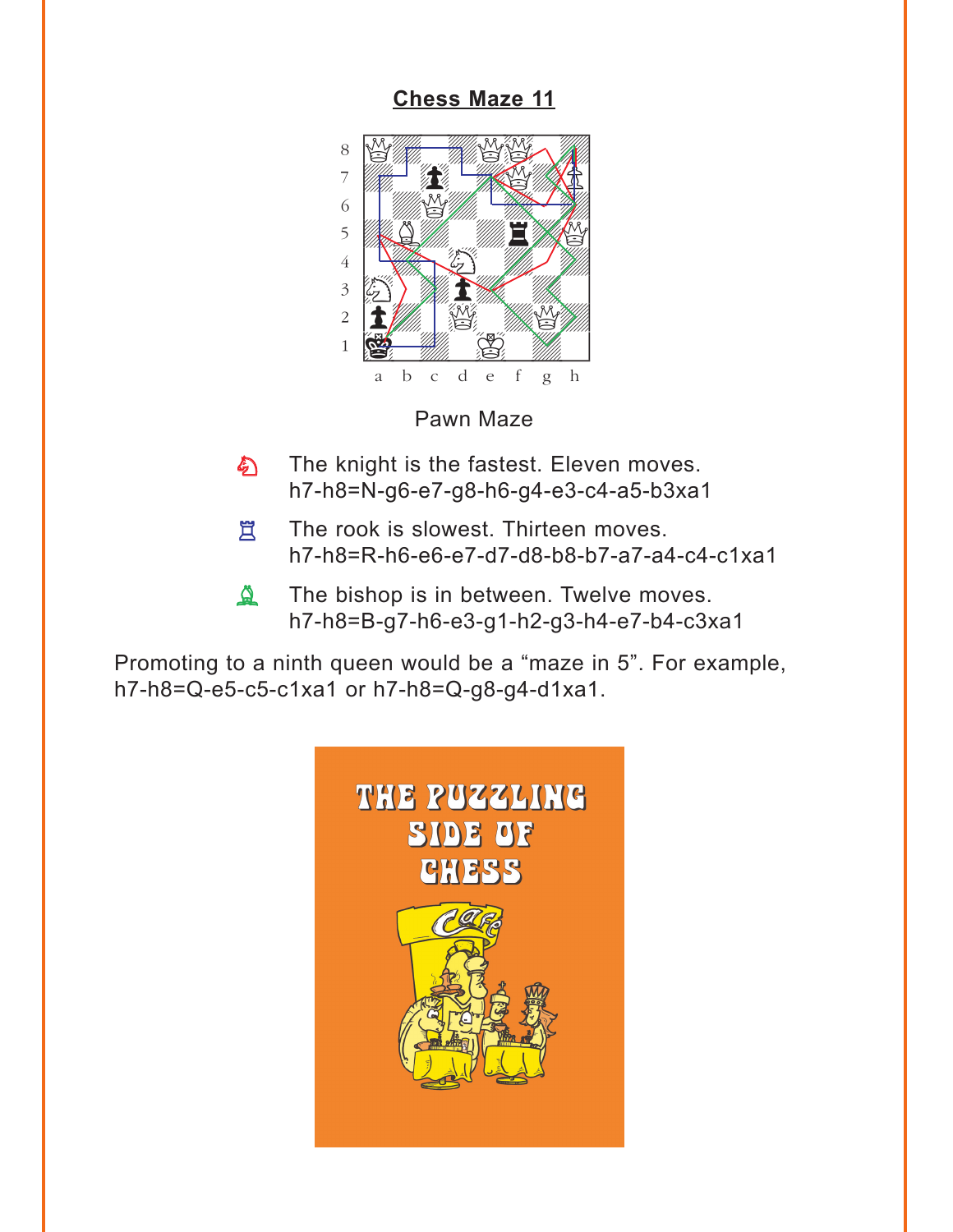### **[Multi-wham 18](#page-3-0)** (series-mate in 35)

<span id="page-7-0"></span>

A king, two pawns, and thirty-five moves.

- 1. Ke8 The black a-pawn must be eliminated before the white king goes to free his own a-pawn.
- 2. Kd7
- 3. Kc7
- 4. Kb6
- 5. Kxa5 Now it's a long road back to capture the black knight on a3.
- 6. Kb6
- 7. Kc7
- 8. Kd7
- 9. Ke8
- 10. Kf7
- 11. Kg6! White avoids taking the bishop. The white h-pawn must eventually capture on f6 in order to promote on f8.



12. Kxf5 13. Kg4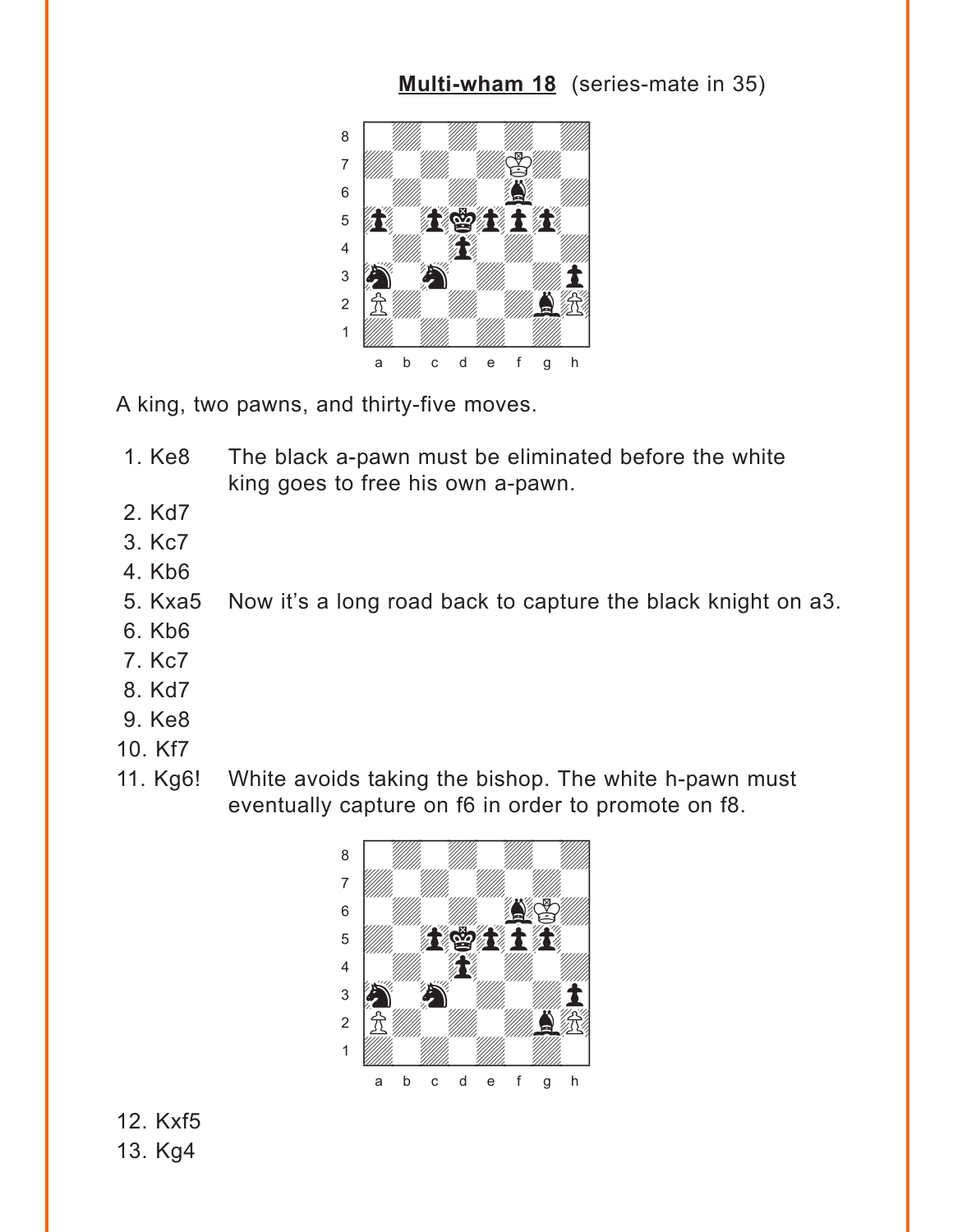- 14. Kg3 15. Kf2 16. Ke1 17. Kd2 18. Kc1 19. Kb2 20. Kxa3
- 21. Kb3



- 22. a4
- 23. a5
- 24. a6
- 25. a7
- 

26. a8=R A promoted queen or bishop would check the black king. A promoted knight would not be able to leave the corner without giving check.

- 27. Rh8
- 28. Rxh3
- 

29. Rh6! Not an easy move to find.